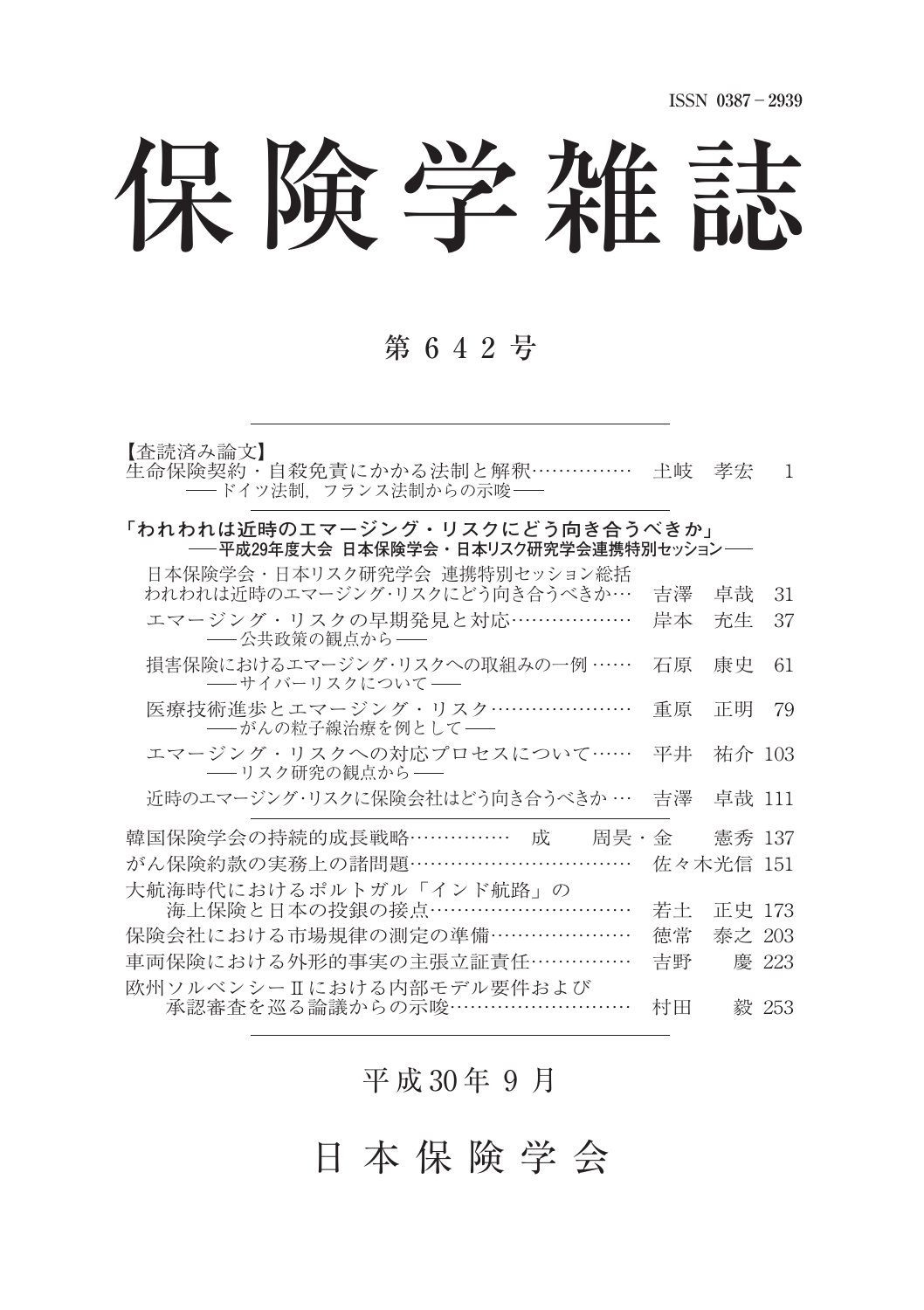|                        | 保 | 険 学 雑 誌                                           |                     |                 |       |              |   |
|------------------------|---|---------------------------------------------------|---------------------|-----------------|-------|--------------|---|
|                        |   | 第 642 号                                           |                     |                 |       |              |   |
| 平成30年 9 月30日           |   | - 発行                                              |                     |                 |       |              |   |
|                        |   |                                                   |                     |                 | 《非壳品》 |              |   |
|                        |   | 編集委員                                              |                     | 中               | 浜     |              | 降 |
|                        |   |                                                   |                     | 石田成             |       |              | 則 |
|                        |   |                                                   |                     |                 |       | 河本淳孝         |   |
|                        |   |                                                   |                     |                 |       | 澤本百合<br>安井敏晃 |   |
|                        |   |                                                   |                     | īН              | 下典    |              | 孝 |
|                        |   |                                                   |                     |                 |       |              |   |
| 集 兼<br>編<br>発 行 者      | Ħ | 本保険学会                                             |                     |                 |       |              |   |
| $\overline{3}100-0005$ |   | 東京都千代田区丸の内3-4-1 新国際ビル3階<br>公益財団法人生命保険文化センター内      |                     |                 |       |              |   |
| 発 行 所                  | Ħ | 本保険学会                                             |                     |                 |       |              |   |
| 壺100-0005              |   | 東京都千代田区丸の内3-4-1 新国際ビル3階<br>公益財団法人生命保険文化センター内<br>雷 | 振替口座 00160-8-607601 | 話 (03)5218-5225 |       |              |   |

印刷所 株式会社 松 涛 企 画 〠102-0074 千代田区九段南 3 - 2 - 2